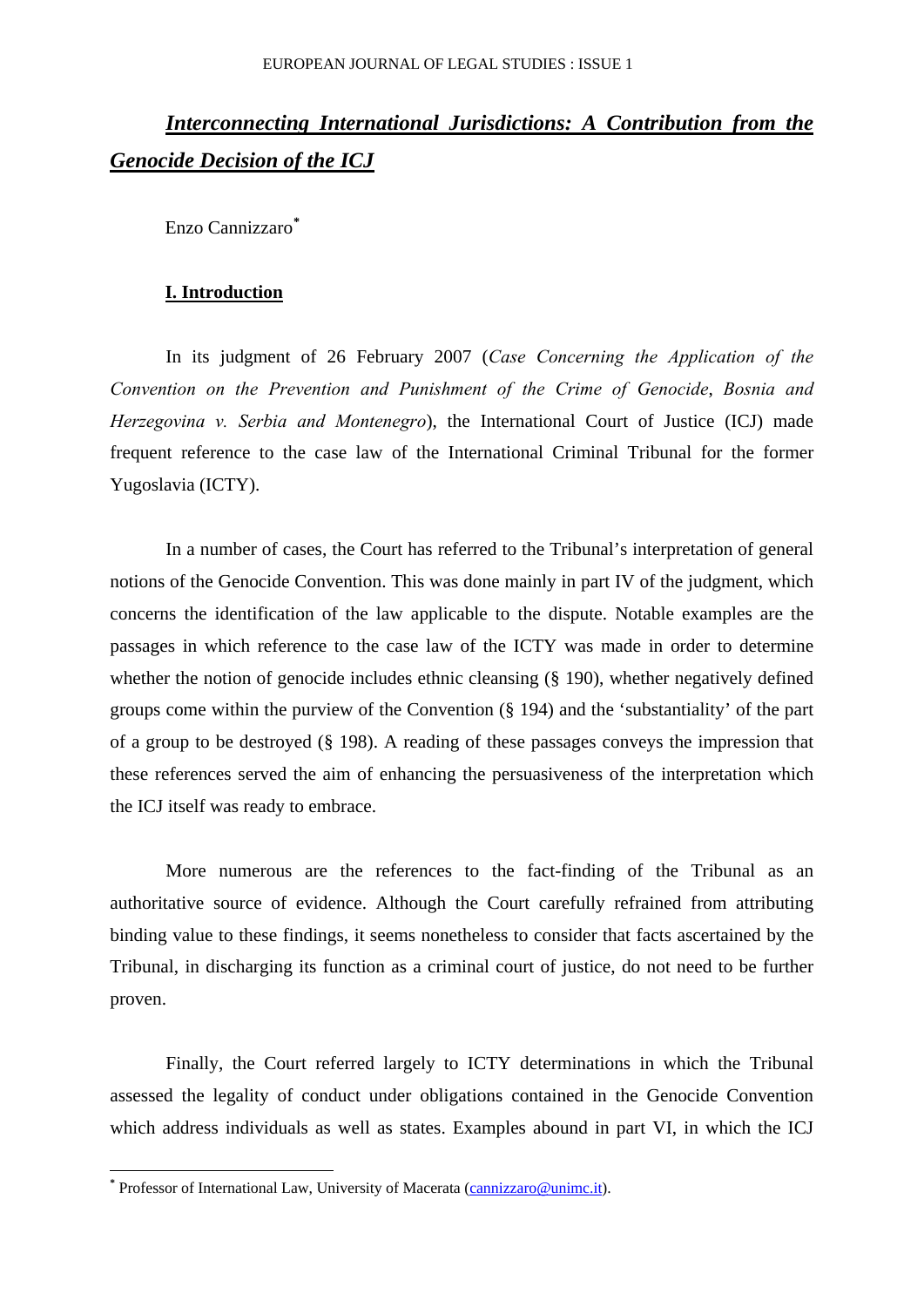considered whether the alleged conduct constituted genocide under the Convention. Just to mention a few examples, §§ 281-ff refer to the case law of the ICTY in order to determine the degree of clarity necessary for finding that a specific *mens rea* existed; §§ 300-ff do the same in order to determine the material deeds which, accompanied by an appropriate *mens rea,* would constitute an act of genocide.

In the situations briefly mentioned, the ICJ carefully abstained from any comment which could be read as implying that findings of the ICTY are binding upon the Court. However, in all but one case, the views of the two courts coincided perfectly. The only – but noteworthy – exception is the reference to the test employed by the ICTY in order to determine the attribution to states of actions carried out by individuals. In §§ 396-ff of the decision, the Court focused on whether conduct amounting to acts of genocide performed by individuals not having the status of state organs should be attributed to the FRY. In order to make that determination, the Court expressly departed from the test adopted by the Court of Appeals of the ICTY in the *Tadic Case*,<sup>[1](#page-1-0)</sup> a test universally known as the "overall control" test, and relied instead on the classical test enshrined in Article 8 of the International Law Commission's *Draft Articles on State Responsibility*, commonly known as the "effective control" test. Yet the Court felt it necessary to justify the failure to comply with the ICTY case law, and dwelt at some length upon the difference between the two tests and their propriety in relation to the law of State responsibility.

## Speaking in general terms, the Court concluded at § 403 that:

"The Court has given careful consideration to the Appeals Chamber's reasoning in support of the foregoing conclusion, but finds itself unable to subscribe to the Chamber's view. First, the Court observes that the ICTY was not called upon in the Tadic case, nor is it in general called upon, to rule on questions of State responsibility, since its jurisdiction is criminal and extends over persons only. Thus, in that Judgment the Tribunal addressed an issue which was not indispensable for the exercise of its jurisdiction. The Court attaches the utmost importance to the factual and legal findings made by the ICTY in ruling on the criminal liability of the accused before it and, in the present case, the Court takes fullest account of the ICTY's trial and appellate judgments dealing with the events underlying the dispute. The situation is not the same for positions adopted by the ICTY on issues of general international law which do not lie within the specific purview of its jurisdiction and, moreover, the

<span id="page-1-0"></span>**<sup>1</sup> ICTY, Appeals Chamber**, *Tadić Case*, IT-94-1-A, *Judgment*, 15 July 1999.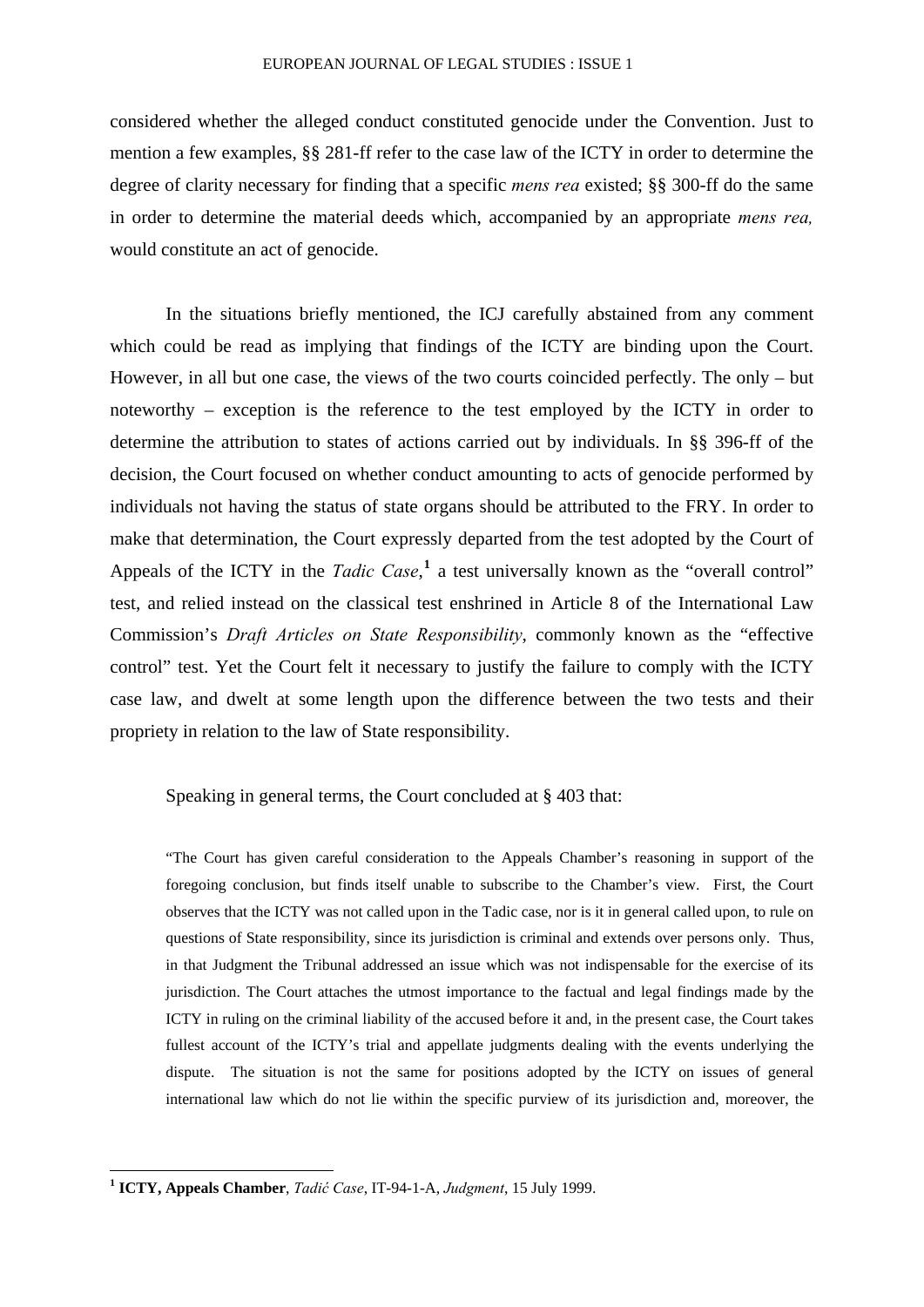#### EUROPEAN JOURNAL OF LEGAL STUDIES : ISSUE 1

resolution of which is not always necessary for deciding the criminal cases before it".**[2](#page-2-0)**

This short but meaningful excerpt gives us two pieces of information. First, it tells us that, in deciding a dispute between States, the ICJ gives a certain value – although it is not clear precisely what that value is – to the findings of the ICTY on matters which come within the jurisdiction of that tribunal and which might be of relevance for the settlement of the dispute. Second, the ICJ tells us that it will give no value to findings of the ICTY on matters falling outside the jurisdiction of that Tribunal. This passage seems thus to stress the varying degree of authority of the decisions of the ICTY in proceedings before the ICJ. More precisely, the authority of the Tribunal would depend on whether, in deciding a certain question, the Tribunal remained within the scope of its jurisdiction, as ascertained by the ICJ.

The interest of this observation speaks for itself. In situations in which the two courts are called on to qualify legally the same or analogous conduct under rules which are formally different, although of identical content, pertaining respectively to individual and to State responsibility, an analysis of the scope of their respective jurisdictions might serve to avoid overlapping judicial findings. Comprehensively considered, these two contentions may be taken as expounding a new method for handling the conflict arising from the exercise of overlapping jurisdictions.**[3](#page-2-1)** Instead of looking at the effect of diverging decisions, this new methodology seems rather to focus on the normative interplay between the diverse acts which establish different bases of jurisdiction. By assigning authority only to those decisions taken

<span id="page-2-0"></span><sup>&</sup>lt;sup>2</sup> The reasons for denying legal value to the criterion of overall control, applied by the Court of Appeals in the *Tadic Case*, were further clarified by the Court. According to it, "the 'overall control' test [was not only] employed to determine whether or not an armed conflict is international, which was the sole question which the Appeals Chamber was called upon to decide"; rather, "the ICTY presented the 'overall control' test as equally applicable under the law of State responsibility for the purpose of determining when a State is responsible for acts committed by paramilitary units, armed forces which are not among its official organs", an issue for which, according to the ICJ, the ICTY did not have jurisdiction.

<span id="page-2-1"></span><sup>&</sup>lt;sup>3</sup> There are, indeed, appreciable differences between that case and the previous cases in which the ICJ felt enabled to ascertain the validity of decisions of other international tribunals. See, in particular, the decision of 18 November 1960 in the case of the *Arbitral Award made by the King of Spain on 23 December 1906* (*Honduras v. Nicaragua*), in which the Court accepted a claim to review the validity of a previous international decision. Indeed, the ICJ reached this conclusion when it found that its jurisdiction covered a dispute arising from a "disagreement existing between them with respect to the Arbitral Award", as stated in the agreement constituting the legal basis of the jurisdiction of the Court. In the same vein, in the judgment of 12 November 1991, in the case of the *Arbitral Award of 31 July 1989* (*Guinea-Bissau v. Senegal*), the Court concluded that the parties had conferred upon it jurisdiction to decide on the nullity of the previous decision and not on its merits. In particular, the Court concluded that it could not review the determination of the Arbitral Tribunal on its own jurisdiction. "By proceeding in that way the Court would be treating this request as an appeal and not as a *recours en nullité*  [the Court had] simply to ascertain whether by rendering the disputed Award the Tribunal acted in manifest breach of the competence conferred on it by the Arbitration Agreement, either by deciding in excess of, or by failing to exercise, its jurisdiction."  $(\frac{8}{8}46-47)$ .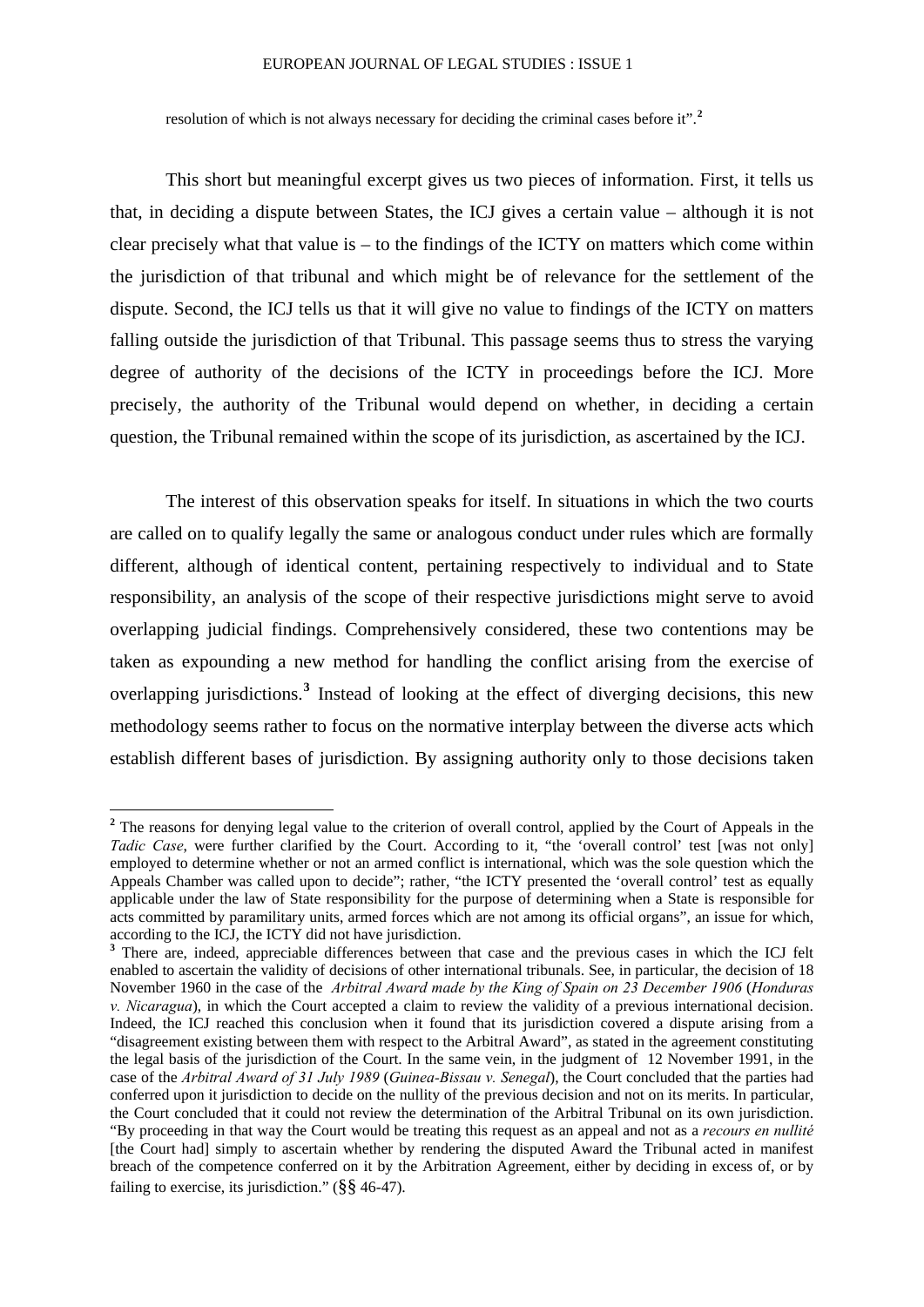by the "competent" judicial organ, and, correspondingly, by denying such authority to decisions taken by the "incompetent" organ, this approach, instead of settling conflicts, would prevent them from arising. This approach, which seems to take shape for the first time in the *Genocide Convention Case*, seems very promising and worthy of being further explored. However, the road toward recognition of this methodology as a working instrument for avoiding conflicts of jurisdiction is very tortuous and may reveal technical and theoretical difficulties. In the present contribution, I will present some preliminary reflections on this methodology, and I will try to examine some of its merits and limits. Further, I will try to apply this methodology to certain categories of conflict in order to explore its scope and implications. These sparse reflections are by no means intended to constitute a complete frame of reference for a multifaceted issue which, in my view, can hardly be captured by a unitary methodology.

## **II. The confrontation between the ICJ and the ICTY: Was there a conflict of jurisdiction?**

Inconsistency between decisions taken by two of the most respected permanent (or semi-permanent) judicial bodies of the international legal order was by and large referred to in the legal literature as one example of conflicts which may lead to the fragmentation of international law.**[4](#page-3-0)** Yet, not every inconsistency between decisions of different judicial organs constitutes a conflict of jurisdiction. Therefore, the first step in the analysis is to determine whether a true conflict between the two courts has arisen, which needs to be settled.

 Diverging interpretations of a legal rule in the context of different dispute-settlement procedures do not generally create a true conflict of jurisdiction.**[5](#page-3-1)** It may be regrettable that different jurisdictions do not agree on a given interpretation of the same rule, but the conceptual difference between diverging interpretations and conflict of jurisdiction is well

<span id="page-3-0"></span><sup>&</sup>lt;sup>4</sup> See the Study of the International Law Commission on Fragmentation of International Law, finalized by Martti Koskenniemi. **ILC**, *Fragmentation of International Law: Difficulties Arising From the Diversification and Expansion of International Law* **-** *Report of the Study Group*, **UN Doc. A/CN.4/L.682**, §§ 49-ff. However the Study expressly avoids dealing with conflicts of jurisdiction.

<span id="page-3-1"></span><sup>&</sup>lt;sup>5</sup> There is, however, a certain tendency on the part of international courts to show deference to the jurisprudence of other judicial or quasi-judicial bodies in order to determine the law applicable to a certain conduct. In its advisory opinion on the 9 July 2004 on the *Consequences of the Construction of a Wall in the Occupied Palestinian Territory,* the Court made frequent reference to the jurisprudence of the Human Rights Committee (see, in particular, §§ 109-ff of the opinion), giving the impression that the interpretation adopted by a specialized body such as the HRC has a particularly strong force of persuasion.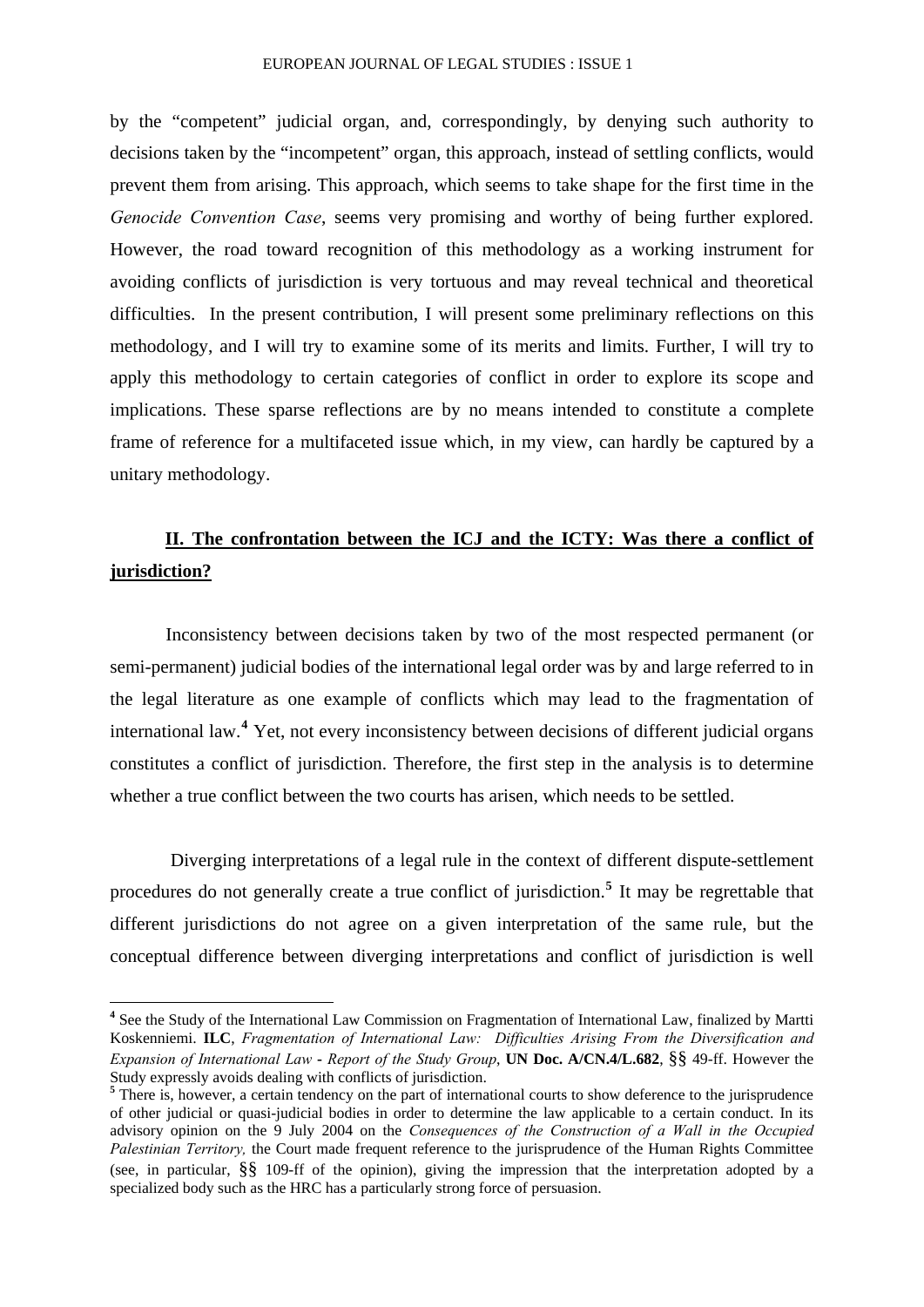rooted in theory and in judicial practice, and no further discussion of this question seems necessary.

More problematic by far are the situations belonging to the second and third classes referred to above. Independent fact-findings made, respectively, by the ICTY and by the ICJ may lead to different assessments of fact. Independent legal assessments of the same conduct may lead to diverging conclusions with respect to the legality of that conduct. For example, the ICTY could decide that certain conduct attributed to individuals amounts to acts of genocide, whereas the ICJ could decide differently with regard to the same conduct where it is attributed to a State.

Even in situations of this kind, one could wonder whether we are really in the presence of a true conflict of jurisdictions. The answer would probably be negative if one assumed a strict notion of conflict, which would require the concomitant presence of the three classical tests: the same parties, the same object, and the same legal ground. It is easily demonstrated that the situations referred to above do not meet these criteria, as both the parties and the object of the two proceedings are necessarily different. In one forum the proceeding seeks to ascertain the criminal responsibility of individuals, whereas the other concerns an interstate claim and implicates the rules on State responsibility.

This conclusion, coherent as it is from a formalistic perspective, does not intuitively meet the sense of coherence one would expect when approaching legal questions. To condemn individuals for conduct which, attributed to States would not give rise to responsibility, seems to contradict basic requirements of logic to which, one would expect, every system of law should be subject. Indeed, in a number of legal traditions, quite sophisticated conflict-avoidance techniques have been developed so that the independent assessment of diverse legal consequences flowing from the same conduct does not lead to incoherent judicial decisions. For example, this concern is at the origin of the rule which, in a number of countries from the civil law tradition, requires courts assessing the civil consequences of conduct amounting to crimes to accept the factual and legal assessments of that conduct already made by criminal courts.

It does not seem unreasonable to draw a conceptual analogy with the case at hand, where the same conduct may simultaneously give rise to a double set of legal consequences: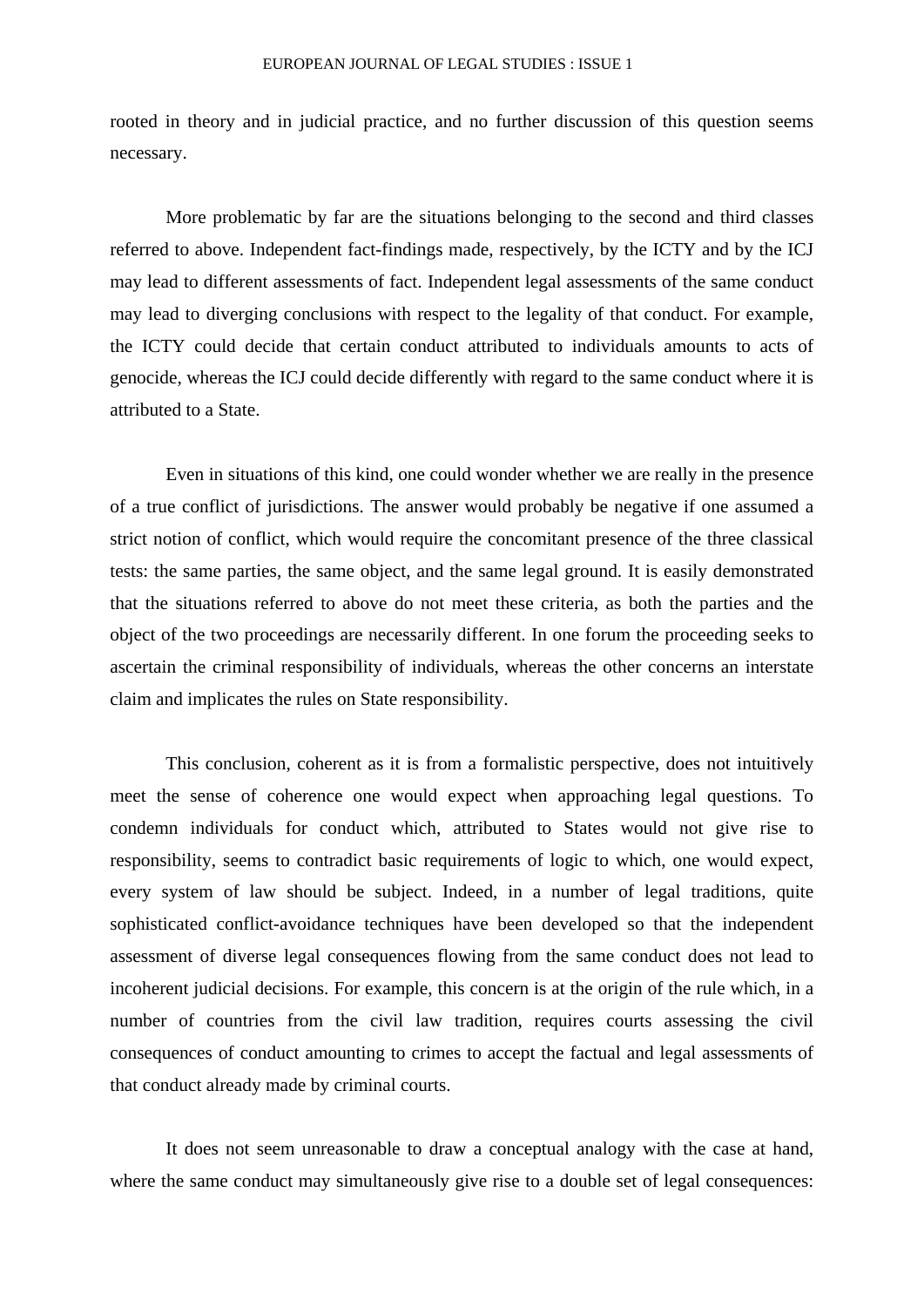criminal responsibility for individuals, and State responsibility for those States to which this conduct is attributed. After all, on a number of other occasions, international tribunals have accepted a broader notion of legal conflict for a variety of aims. In the case at hand, quite unusual in international practice, the identical issues, in spite of the formal differences between the parties and object, would plead for the unity of the legal assessment of the same conduct under the same rule of law.

However, it would be overly simplistic to push the analogy further, to the point of transposing automatically at the international level solutions adopted at the state level. What seems natural in an integrated legal order, in which different proceedings are part of the same judicial function, may not be assumed to be natural in the international legal order. In spite of the fact that both the ICJ and the ICTY are judicial organs of the United Nations, it would be inappropriate to refer to them as organs of one and the same system of administration of justice. The reasons which could be relied upon in order to dismiss this conclusion are well known and need not detain us. The acknowledgement of the typical dynamics of the international legal order induces one to look elsewhere in order to find a remedy for what appears to be a logical gap in that order.

## **III. Judicial discretion or conflict-avoidance technique?**

The first explanation that crosses one's mind of the quite ambiguous passage of the Genocide Convention is that the Court, by deciding the degree of deference to be afforded to a finding of the ICTY, did not intend to point to a new conflict-avoidance technique, but, more simply, was exercising its judicial discretion. In other words, absent a conflict, or absent a firmly rooted legal basis for a conflict-avoidance technique, the ICJ may have referred to the Tribunal's case law as an argumentative device, primarily useful for enhancing the persuasiveness of the ICJ's decisions and for buttressing the logic underlying its reasoning. By showing that a certain solution was adopted by a different judicial authority, the ICJ can rely on the moral authority of the Tribunal and in this way it can avoid elaborating its reasoning in full detail. The idea that the ICJ, the only existing international court of universal jurisdiction, should pay attention to the case law of specialised courts when settling disputes touching upon subject matter that come even partially within their ambit is spread widely among international law scholars.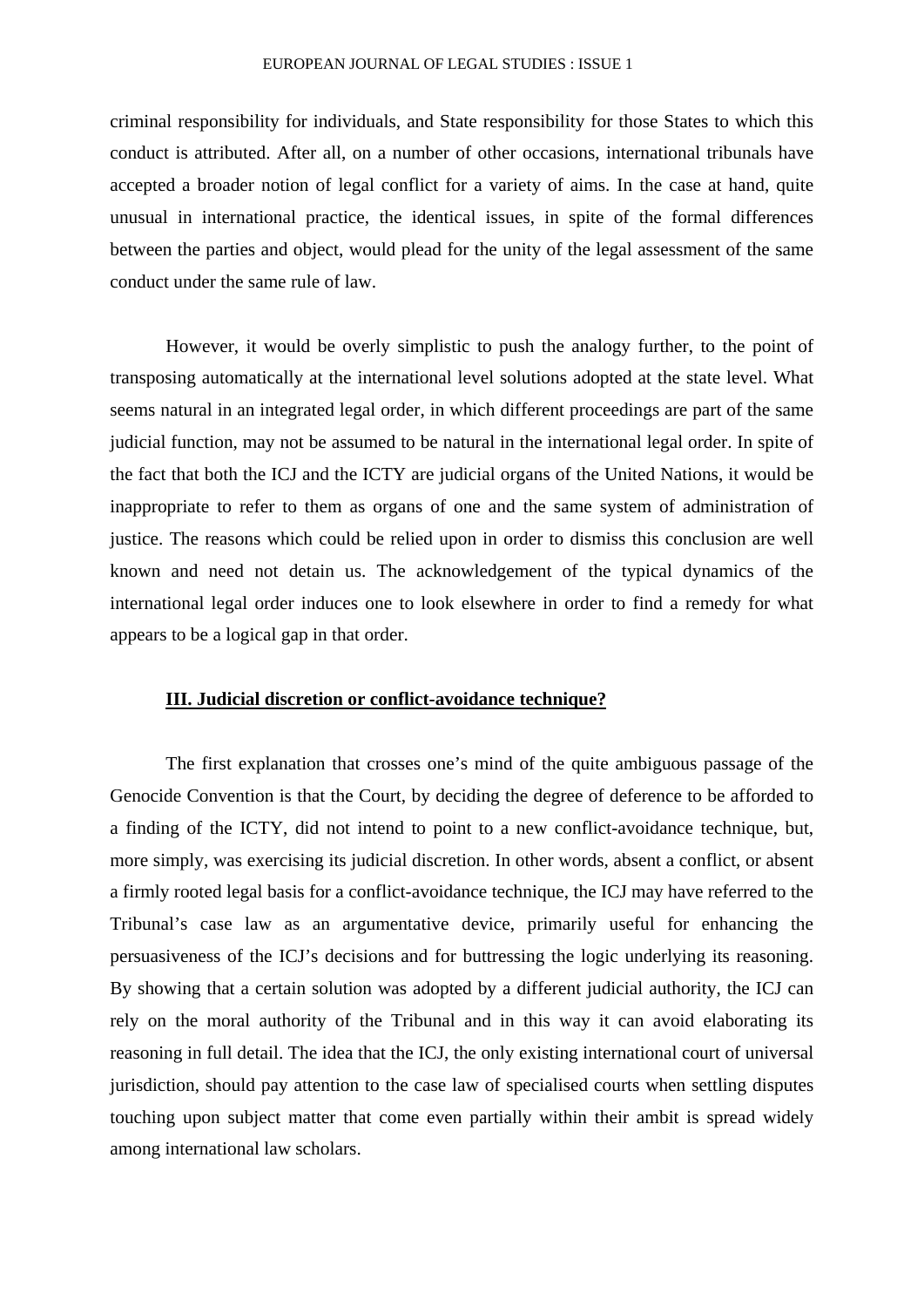#### EUROPEAN JOURNAL OF LEGAL STUDIES : ISSUE 1

Even if above reading were the correct one, the solution adopted by the Court would still be important. Indeed, the Court not only showed deference to the decisions of the ICTY but also enunciated a test designed to give guidance for future cases as to the type and degree of deference which should be used: a very unusual step for the ICJ.

The existence of such a form of pre-determination makes it difficult to adopt definite conclusions as to the nature of that test. It presents elements of judicial discretion as well as of a true conflict-avoidance technique and, possibly, is more akin to the latter than to the former. There was no need, for a court of justice exercising its judicial discretion, to stress the *ultra vires* nature of a finding of another court in order to deviate from it and to embark upon a different course. The emphasis on the limited scope of its jurisdiction could indicate that the Court did not feel confident enough to rely only on its subjective appreciation in disregarding the authority of the Tribunal, and needed to rely on a more objective element (to the extent that concluding that another tribunal has made an *ultra vires* determination can be regarded as "objective").

It seems risky to draw from this short and quite mysterious passage more implications than it can offer. However, it certainly seems to reveal a tendency to ground the authority of the ICTY on more solid footing than that offered by uncertain mechanisms which some might call judicial discretion and others may prefer to label as comity.**[6](#page-6-0)**

One is therefore tempted to advance the hypothesis that this passage of the judgment, perhaps beyond the subjective intention of its judges, foreshadows a methodological approach which can be useful in case of jurisdictional overlaps. I propose therefore to explore this perspective (although only hypothetically) with a view to determining, to a certain degree of precision, how to devise an instrument of coordination that would vest decisions of the ICTY with a conditional authority in proceedings before the ICJ.

The starting point for this analysis is that such coordination was not achieved through procedural instruments, *i.e.*, through instruments aimed at establishing the legal effect of a judicial decision for a different judge. If this were the case, there would be a strong

<span id="page-6-0"></span><sup>&</sup>lt;sup>6</sup> It is doubtful that there is any meaningful difference between comity and judicial deference on the part of a court of justice. In the case law of US courts, reference to comity was made, in a different context, in the famous case before the **Supreme Court**, *Hilton v. Guyot*, 1895, 159 US 113.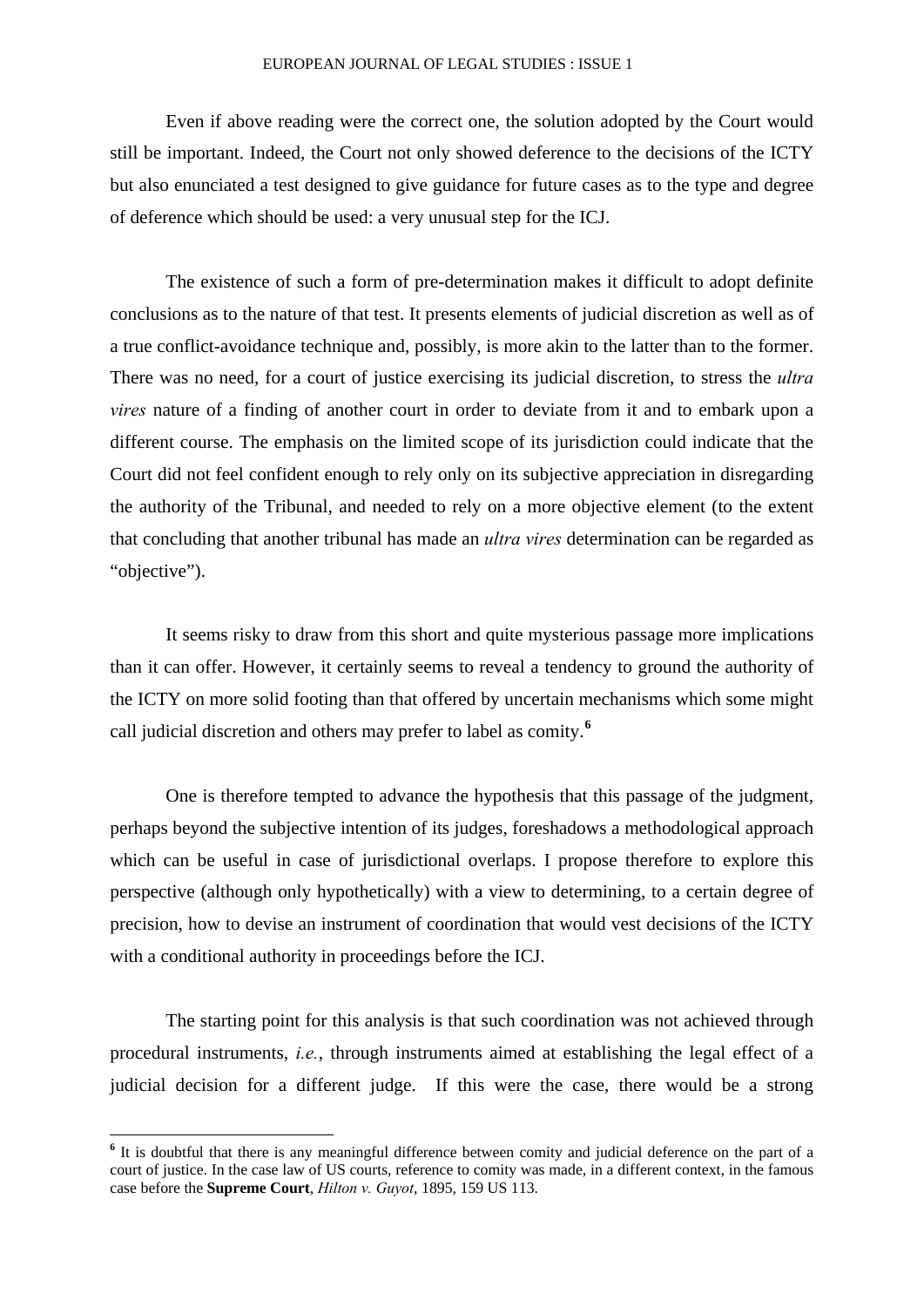presumption that these effects would flow from the existence of a decision *independently* of the fact that it was pronounced within the scope of the judge's jurisdiction. The fact that the ICJ felt empowered to review this assessment cannot but point out that decisions of the ICTY do not have effect by themselves in proceedings before the ICJ. Thus, in order to explain the quite unusual stance of the ICJ we are induced to look elsewhere, and to see whether decisions of the ICTY, far from being considered for their procedural force, might be considered for their normative force, as rules of law binding among the parties of the proceedings before the ICJ. This would be a normative approach, which, instead of relying on the procedural effects of a judicial decision, tends rather to emphasise its normative force.

## **IV. Towards a normative approach?**

From this perspective, one could assume that provisions conferring overlapping jurisdiction, and competing decisions of international judicial bodies, can be taken mutually into account by these bodies as rules applicable to the parties, which therefore enter into dynamic interrelations with other international law rules. It would be this dynamic interrelation, ultimately, which can explain the relevance of judicial findings of a court in judicial proceedings before another judicial body.

From this perspective, the value of findings of a court of justice in another dispute settlement procedure is not brought back to the effect of rules and principles relating to the effect of a judicial decision such as the rule of *res iudicata*. Rather, we are assessing whether this value cannot be explained by virtue of the effect which a rule of law exerts upon other rules of the same system. It is, in other words, the capacity of an international law rule to enter into dynamic relations with other rules of the same system. This element could recast the unity of the international order, potentially threatened as it is by the proliferation of international judicial bodies. This possibility has been explored, with varying degrees of success, in relation to the applicable law in a case before an international tribunal. The step I am now proposing to attempt would go a little bit further and would try to examine this possibility as regards coordinating the actions of a plurality of international tribunals. After all, a court, when determining the scope of its jurisdiction, must also take into account other international law rules in force among the parties. This is the rule which has been expressed, albeit in quite limited terms, by Article 31, § 3 (c) of the 1969 *Vienna Convention on the Law of Treaties*.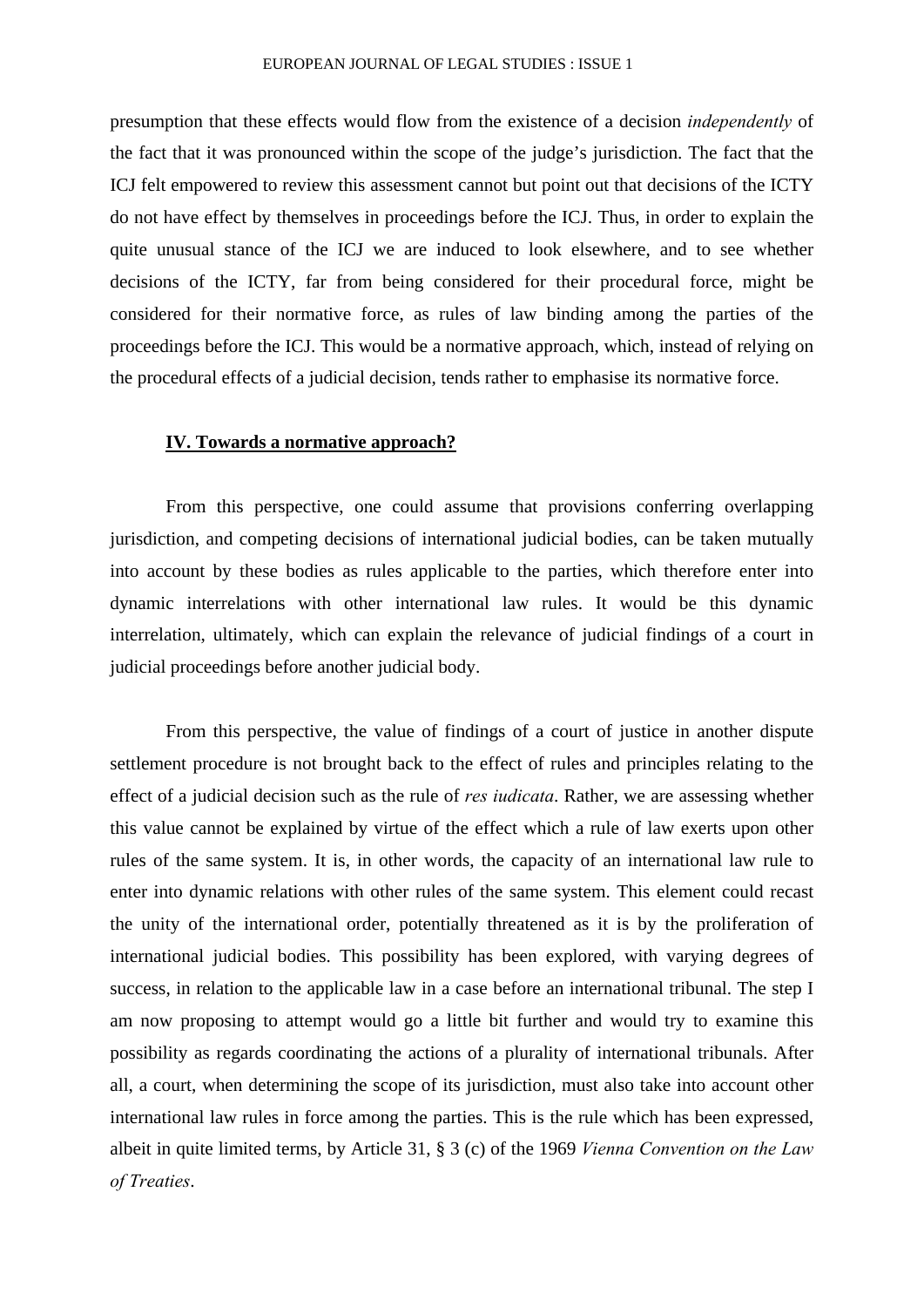In the particular situation which prompted the current study, one may wonder whether decisions of the ICTY constitute binding legal rules for the parties to the proceedings in the *Genocide Convention Case*. A number of arguments can be made for answering the question positively. The Statute addresses obligations to states with regard to specific situations, such as, for example, the obligation to cooperate, in accordance with Article 29 of the Statute. Although no provision of the Statute explicitly imposes an obligation to recognise decisions of the Tribunal, it is meaningful to note that the obligation to cooperate was interpreted in quite broad terms by national laws carrying out that obligation, which proclaimed that judgments of the Tribunal are recognised within the internal legal order, for example as concerns their effect in municipal civil proceedings.**[7](#page-8-0)**

As concerns, in particular, the parties to the proceedings before the ICJ, the binding force of these rules can be justified by a plurality of legal bases, such as the possible succession of the Federal Republic of Yugoslavia (FRY - Serbia and Montenegro) in the membership of the UN of the Socialist Federal Republic of Yugoslavia, or the retroactive effect of the membership of the new State in the United Nations, following its application of 27 October 2000.

The demonstration of this assumption might appear to require a lengthy technical explanation. However, such an explanation is unnecessary in the light of the holding of the ICJ, which found, at § 447 of its Genocide decision, that "from 14 December 1995 at the latest, and at least on the basis of the Dayton Agreement, the FRY must be regarded as having 'accepted [the] jurisdiction' of the ICTY within the meaning of Article VI of the Convention". In the same vein, one could conclude that the parties to the proceedings before the ICJ were, as from that date, bound by the Security Council Resolution [8](#page-8-1)27(1993),<sup>8</sup> which confers jurisdiction on the ICTY in regard to individual conduct which can constitute genocide under the Genocide Convention, and by the decisions of that Tribunal, including

<span id="page-8-0"></span>**<sup>7</sup>** For a clear example, see Article 26 of the **Austrian Federal Law on Cooperation with the International Tribunals**, 1 June 1996, which reads: "In proceedings before the Austrian courts relating to legal action taken against the convicted person by the victim, a final judgment of the International Tribunal shall constitute full proof of that which was declared in the said final judgment on the basis of evidence. Proof of the incorrectness of declarations is admissible".

<span id="page-8-1"></span>**<sup>8</sup> Security Council**, Resolution 827(1993), 25 May 1993, **UN Doc. S/RES/827 (1993)**.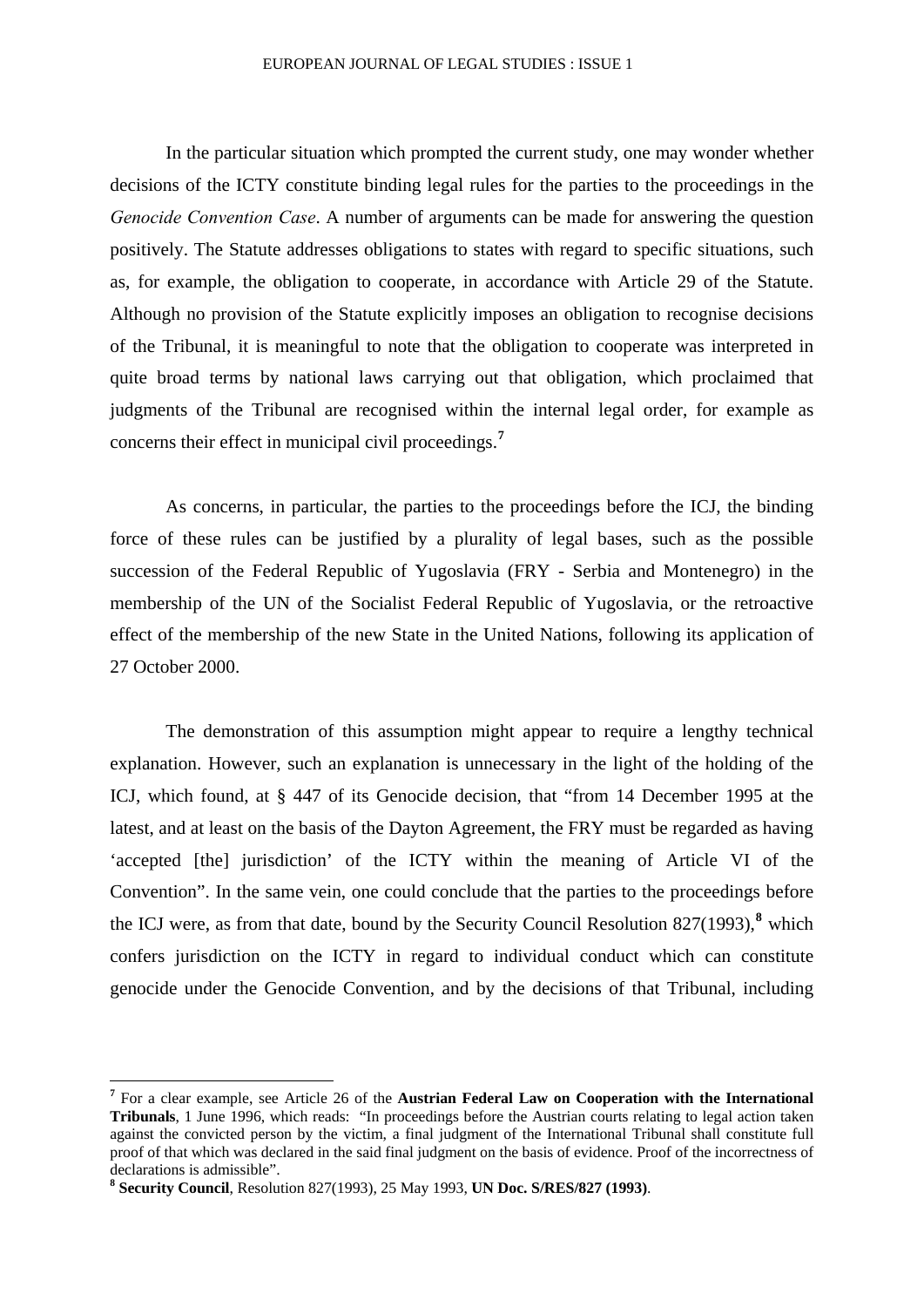those adopted before that date.**[9](#page-9-0)** In § 445, *i.e.*, a few lines earlier in its decision, the ICJ had concluded that the Tribunal constitutes an "international penal tribunal" within the meaning of Article VI of the Convention, *i.e.*, a Tribunal having jurisdiction for individual conduct in breach of the obligation contained in the same convention which bestows jurisdiction upon the ICJ for State conduct.

## **V. Normative approach and dynamics of the international legal order**

I propose now to go further along this line of argument and explore the implications following from the consideration of decisions of the ICTY as international law binding upon the parties to the dispute before the ICJ.

There does not seem to be any theoretical obstacle to regarding judicial decisions, from a normative viewpoint, as rules of law applying to specific situations and governing the individual, rather than general, conduct of its addressees. In such a case, the decisions of the Tribunal do in fact constitute rules of law, affecting the legal positions of the individuals tried by the Tribunal, but also of all the states bound by Resolution 827(1993) and by the Statute of the Tribunal, which are required by the Statute to recognize the decisions and to give them effect, if the need arises, within their municipal orders. From this premise, it follows that the ICJ, in deciding a dispute between parties, must take into consideration these decisions, as they may be relevant for settling the dispute, as part of its task of determining and applying the law in force between the parties.

From this perspective, therefore, decisions of the Tribunal do not constitute judicial determinations, but rather normative acts. Their effect must not be determined on the basis of the particular procedural mechanisms which are normally employed in order to determine the binding force of a judicial decision for another judge, such as the *res iudicata* rule and the like.<sup>[10](#page-9-1)</sup> Such a search would be made in vain. Neither customary international law, nor the

<span id="page-9-0"></span><sup>&</sup>lt;sup>9</sup> The Court deemed it unnecessary to determine whether the RFY failed to comply with its duty to cooperate with the Tribunal before 14 December 1995, since no failure to respect that obligation prior to that date was required by the Applicant (§ 447). Once could note that, even if it were ascertained that the obligation to cooperate with the Tribunal did not extend to conduct occurring before that date, the acceptance of the jurisdiction of the Tribunal implies that, after that date, all the decisions of the Tribunal adopted before or after the critical date became, by virtue of their *erga omnes* character, binding legal rules for the RFY.

<span id="page-9-1"></span>**<sup>10</sup>** See **A. GATTINI**, "Un regard procédural sur la fragmentation du droit international", *Revue générale de droit international public*, 2006, Vol. 110, No 2, pp. 303-336.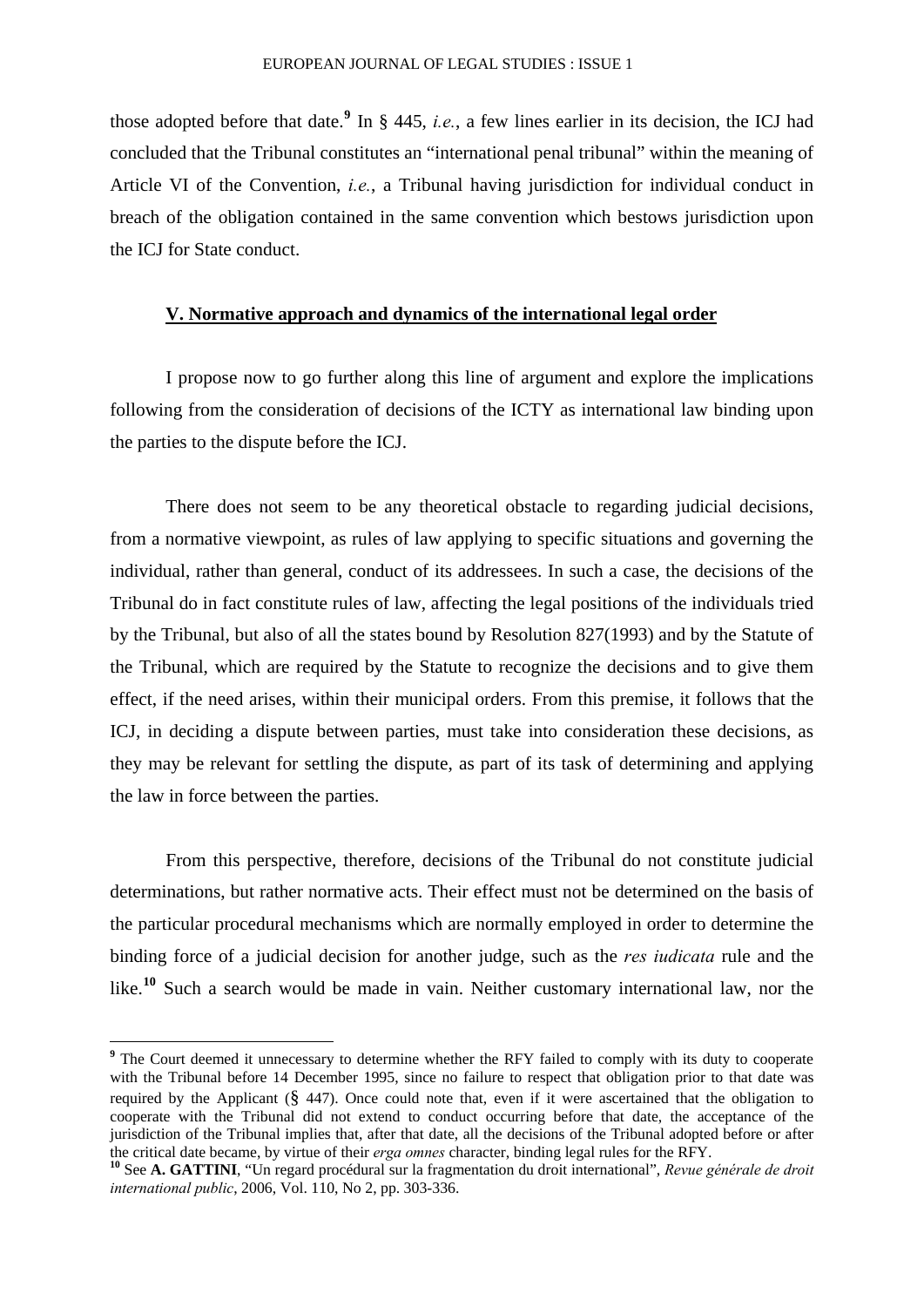particular provisions setting up the ICY and the ICTY, and establishing their jurisdiction, require either court to give deference to decisions of the other. However the jurisdictional 'splendid isolation' of either court may be tempered by the recognition that decisions of another court do exist, which are binding for the parties and which must therefore be considered by the other when deciding the case before it.

The existence of a procedural mechanism connecting the respective jurisdictions of the ICJ and of the ICTY would have given unconditional priority to decisions of one court upon the other. But the effect of a *normative* mechanism connecting the jurisdictions of the two courts is more nuanced by far. Decisions of the ICTY in proceedings before the ICJ enjoy, at best, a relative priority, in the sense that they must be taken into account as law in force between the parties, subject, as such, to the legal dynamics of the sources of international law. This might explain why the ICJ considered itself capable of ruling on the validity of these decisions, and, having found that they were taken *ultra vires*, to deny their effect in proceedings before it. The Court must have considered that decisions *ultra vires* constitute invalid law and therefore must be discarded. This seems perfectly consistent if one considers that these acts are not applied *qua* judicial decisions, but rather *qua* international law, and therefore, deprived of any procedural shield such as that afforded by the principle of the *res iudicata*.

The flipside of the normative approach to the overlapping jurisdiction is that, in the reverse situation, decisions of the ICJ should not constitute rules of law for the ICTY, which does not settle disputes among States but rather administers justice in the public interest.

## **VI. Decisions of the ICTY and Article 103 of the UN Charter**

One may wonder whether, among the normative dynamics which help to shape the respective interplay of decisions of the ICTY and of the ICJ, the legal basis of their jurisdiction may play a role. The issue does indeed have some importance, as the jurisdiction of the two courts depends on acts having different legal value.

It is well known that the jurisdiction of the ICJ in the case at hand was based on the Genocide Convention, whose Article IX bestows jurisdiction upon the Court for disputes relating to the interpretation, application or fulfilment of the Convention. The competence of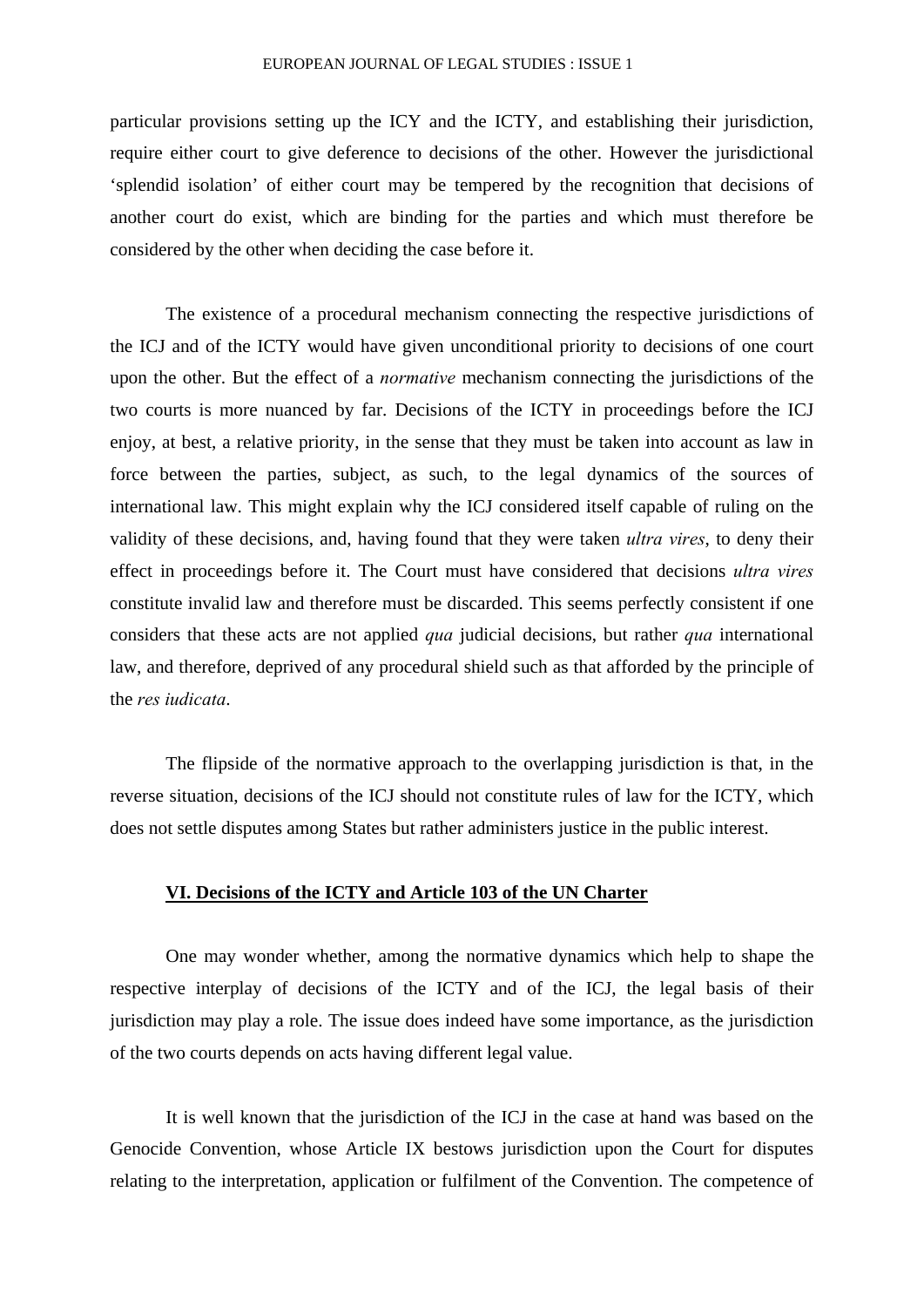the Tribunal is established by Resolution 827 (1993), and by the Statute attached thereto, which, in the relevant part, confers jurisdiction on the Tribunal in order to determine the criminal responsibility of individuals charged with conduct amounting to genocide.

At first sight, one could be tempted to conclude that the jurisdiction of the ICTY, having been conferred by a resolution of the Security Council, enjoys the special status of the obligations deriving from the Charter of the UN, which, as is well known, take priority over any other treaty obligation, by virtue of Article 103 of the Charter.**[11](#page-11-0)** Moreover, as Resolution 827 (1993) was taken under Chapter VII of the Charter, decisions of a Tribunal pursuant to a competence decided by the Security Council should be considered as measures aimed at maintaining or restoring international peace and security; measures which, therefore, should be recognised as having a higher rank than simple measures aimed at settling a dispute between States.

In spite of its apparent logic, such a solution does not appear persuasive. Although one can accept that diverging assessments by the two courts as to the legality of conduct attributed to individuals and to states under the Genocide Convention can give rise to a conflict of jurisdiction, it is much more problematic to assume that such a conflict falls within the scope of Article 103 of the UN Charter. This provision seems, rather, to envisage a situation where the performance of a treaty obligation would affect compliance with obligations established by the Charter. The very strict sanction envisaged by Article 103 seems to indicate precisely that the mechanism set up by that provision is triggered only by a conflict potentially capable of affecting the implementation of the Charter.

Article 103 can be used to enhance the normative value of the rules establishing the Tribunal, and bestowing jurisdiction upon it, in the sense that States cannot, by special convention, disregard such rules and thus undertake an obligation not to recognise the competence of the Tribunal or the decisions taken by it. It is a much larger step to conclude that the Security Council, by creating a Tribunal with competence to ascertain the criminal

<span id="page-11-0"></span><sup>&</sup>lt;sup>11</sup> In particular, the special status enjoyed by substantive provisions of the Genocide Convention, generally considered as having peremptory character, should not cover the provisions of the Convention conferring jurisdiction on the ICJ. In its decision of 3 February 2006, *Case Concerning Armed Activities on the Territory of the Congo, New Application: 2002, (Democratic Republic of Congo v. Rwanda),* the ICJ dismissed the idea that these provisions are so closely connected with the object and purpose of the Convention that they could not be subject to a reservation by the parties (see §§ 64-ff). The same rationale should exclude, *a fortiori,* their peremptory character.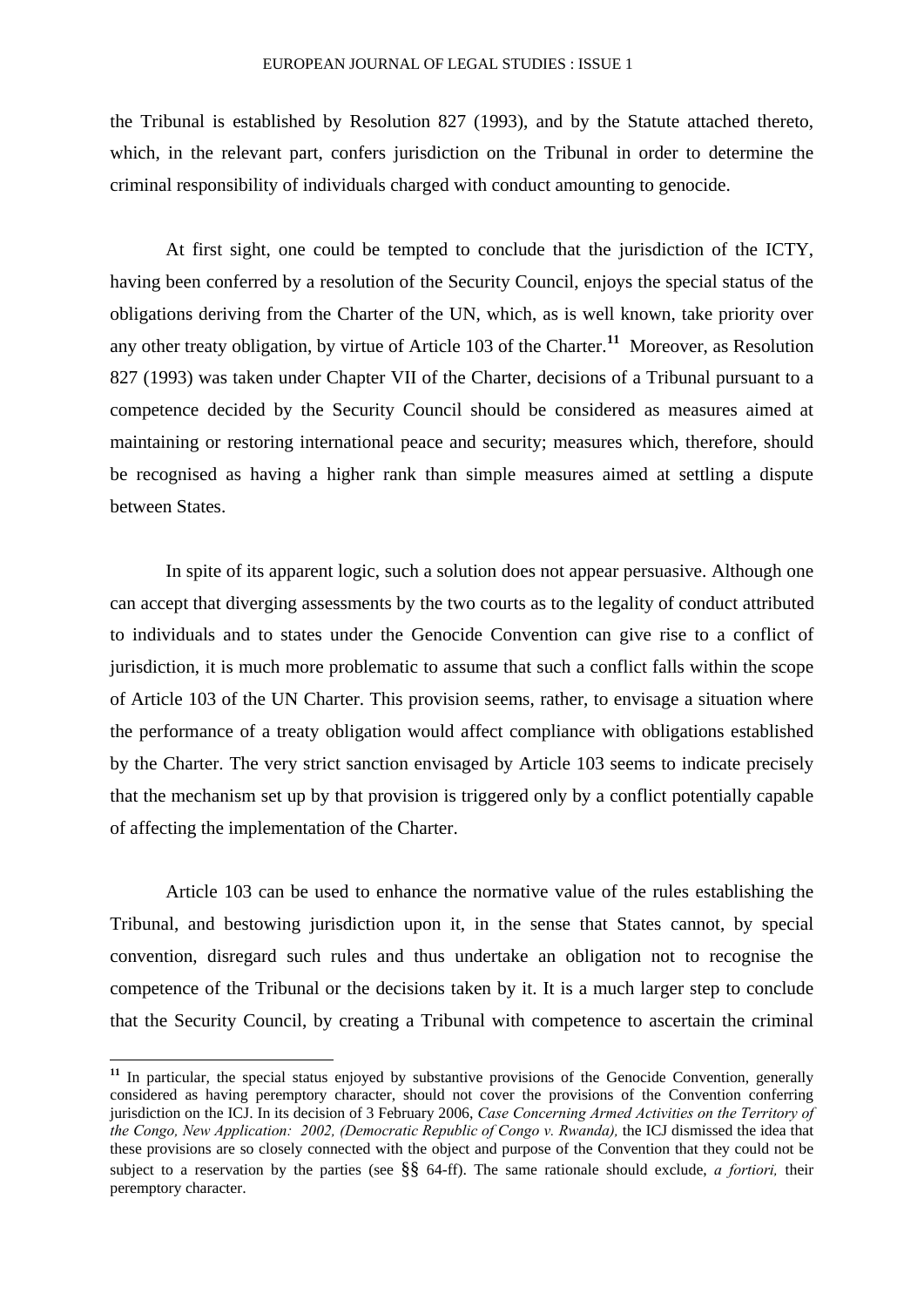responsibility of individuals, also intended to rule out the jurisdiction of other international courts, and in particular, of the ICJ, in the interpretation of the Genocide Convention. The aim pursued by the Security Council in creating the ICTY was that of conferring on it the necessary authority to try individuals charged with international crimes, and not to confer priority upon diverging interpretations of the Genocide Convention adopted by a Court in the context of an interstate dispute. If that had been the intention, the SC would undoubtedly have expressed it in much clearer terms. Moreover, there are no elements in the Genocide Convention which could be read as implying that findings of the ICTY enjoy a higher authority than findings of the ICJ.

#### **VII. The normative approach and some of its implications**

In this final section, I would like to point to some of the advantages and disadvantages of the normative approach to the study of the conflict of jurisdictions in international law. By no means are the observations which will be offered to the reader intended to constitute a general frame of reference. For this, I must refer to the many excellent contributions already existing, which have explored this complex topic in full detail.**[12](#page-12-0)** For my part, I will be content to offer a cursory analysis of just some of the potentially infinite situations of jurisdictional conflict by referring to the most known recent practice and to illustrate the potential application of this methodology.

The general features of this approach should finally be clear. The normative approach consists of an analysis of the effects produced by provisions conferring jurisdiction on a tribunal, and by decisions of that tribunal, in a different dispute settlement procedure, *qua* international law rules in force among the parties. This effect is thus, in a certain sense, intermediate between the possible effect which would be produced by procedural means for coordinating competing jurisdictions, if existing, and the effect of a 'soft' means of coordination, such as comity and judicial discretion, the legal basis of which would be uncertain and the content of which would be indeterminate. It is of course possible that the parties, by conferring upon a tribunal the power to settle a dispute, also bestow upon it the power to disregard previous judicial decisions applicable *qua* international law in force among them. This is naturally a question of interpretation for each court of justice to decide,

<u>.</u>

<span id="page-12-0"></span>**<sup>12</sup>** See, in particular, the comprehensive contribution by **Y. SHANY**, *The Competing Jurisdiction of International Courts and Tribunals*, Oxford, Oxford University Press, 2003.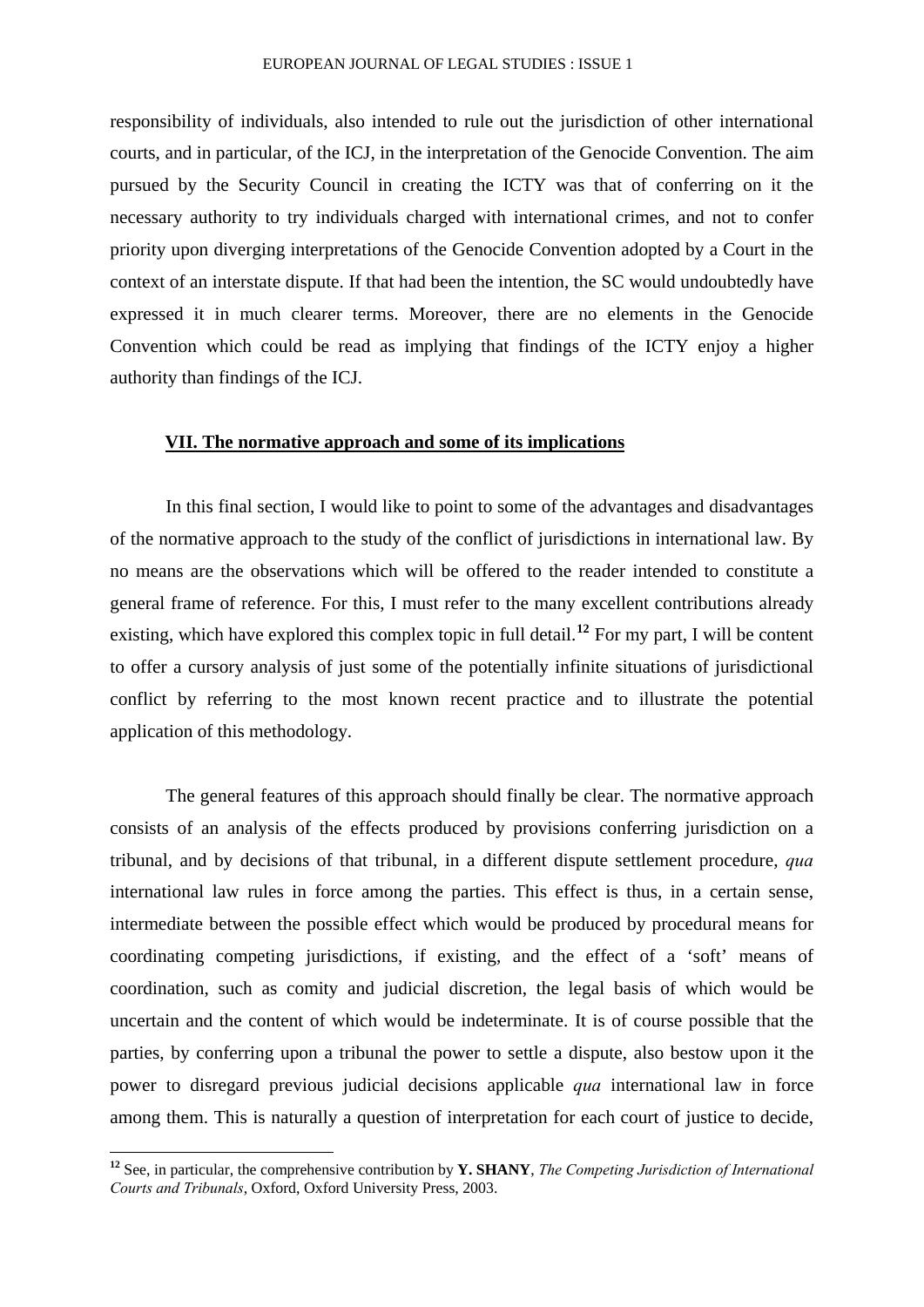taking into account all pertinent factors.

1

However, the natural field of application of this methodology is that of the conflict of jurisdiction in the proper sense, in which diverging judicial decisions might place inconsistent obligations on the same parties. One could assume that decisions of a court of justice deciding certain aspects of a dispute can be taken as rules of law in force among the parties by another tribunal deciding a different but related aspect of the same dispute, in order to reach a complete settlement of the dispute. This effect can typically occur in the case of parallel proceedings, concerning the legality of the same conduct under a different, and possibly diverging, set of rules. Whereas it is very possible that all or some of the jurisdictions concerned will in fact have the competence to adjudicate the dispute in its entirety (applying, for this purpose, the entire body of international law), that may not always be the case. For example, a tendency gaining more and more ground in the jurisprudence of specialised tribunals is to consider that the dispute before them concerns only the legality of certain conduct under the constituent treaty, leaving aside the application of other international law rules which, comprehensively considered, could afford a justification for conduct inconsistent with that treaty and, thus, lead towards a definite settlement of the dispute.<sup>[13](#page-13-0)</sup>

Irrespective of the merits of this tendency, there is a case for arguing that a remedy for the fragmenting effect which ensues from it can be found in the normative approach described above, which consists in interconnecting partial settlements of distinctive sub-issues of normatively complex disputes by using, as an interconnecting factor, the dynamics of substantive rules of the international legal system. One could well conclude that a decision of a specialised tribunal concerning the legality of conduct in its own sub-system can be taken into consideration as binding law among the parties, and that the decision may be applied by other tribunals if it is relevant for deciding the disputes before them.

From the same logical perspective, it does not seem impossible to make a further step forward and to assume that even the rules conferring jurisdiction on (and not only the decisions of) a specialised tribunal can be taken into consideration by another tribunal in order to delimit the sphere of its competence. As the identification of the scope of the jurisdiction

<span id="page-13-0"></span>**<sup>13</sup>** One example might be the recent decision of the WTO Appellate body in the dispute between Mexico and the United States on the case *Mexico – Tax Measures on Soft Drinks and Other Beverages*. **WTO Appellate Body**, WT/DS308/AB/R, *Report,* 6 March 2006.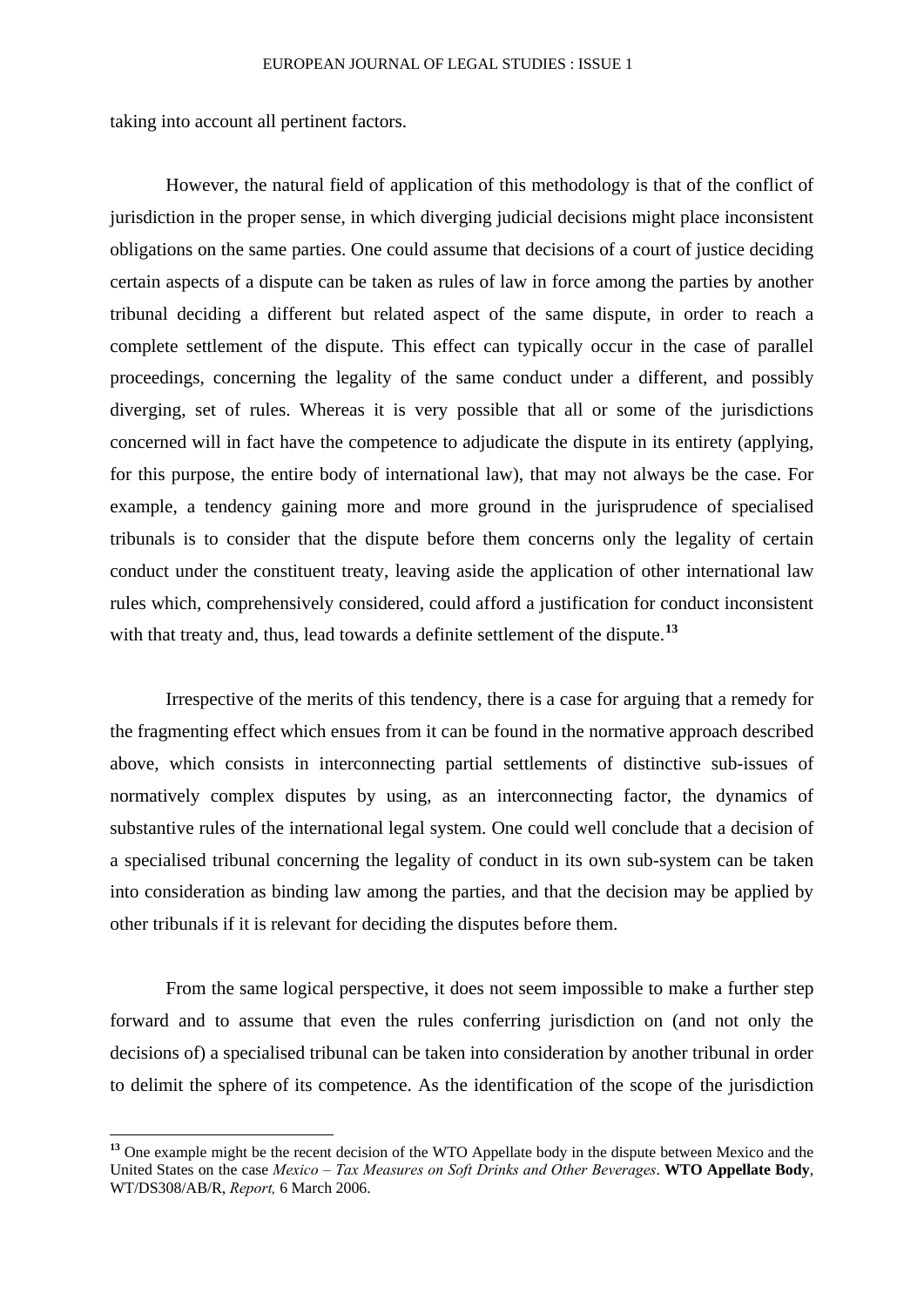conferred on a court of justice more often than not entails the interpretation of treaty provisions, this operation can find its legal basis in Article 31 § 3 (c) of the 1969 *Vienna Convention on the Law of the Treaties*. Of course, this is an operation which cannot be accomplished in the abstract, but whose structural elements must be weighted in relation to the concrete case and in relation to the content of the rules conferring jurisdiction. It seems reasonable to assume that a tribunal having jurisdiction to settle a dispute among Member States of the EC must take into account, in determining the scope of its jurisdiction, Article 292 of the *Treaty Establishing the European Community* (EC Treaty), which provides that the parties have conferred exclusive jurisdiction to the ECJ for issues concerning the interpretation and application of EC law.**[14](#page-14-0)** The diverging jurisdictional provisions could be construed consistently so as to avoid a conflict of jurisdiction from arising.

This phenomenon of cross-reference among international tribunals, sometimes enthusiastically welcomed as a fertilization of the international judicial function, obviously has limits. In particular, the normative approach described above, based as it is on the consideration of technical dynamics among sources or norms of the international legal order, requires, for its application, the identification of a well-grounded legal basis. It goes without saying that the judicial decisions can be applied as binding law for its parties only in judicial proceedings having effect for parties to the previous decision. I pointed out above that considering the ICTY decisions as law applicable in disputes among States before the ICJ does not entail that the reverse situation applies as well. Decisions of the ICJ cannot be considered as binding law in proceedings before the ICTY, for the simple reason that these proceedings are developed in the public interest and on behalf of the international community as a whole, thus excluding the legal relevance of special agreements among states.

An analogous rationale should have dissuaded the European Court of Human Rights (ECHR) from giving relevance, in deciding a question before it, to the international engagements of some parties to the European Convention only, such as the Member States of the EC. Indeed, this is precisely what the ECHR did in the *Bosphorus Case*. **[15](#page-14-1)** In this case, as

<span id="page-14-0"></span><sup>&</sup>lt;sup>14</sup> A variety of elements buttressing or weakening such a conclusion might come from a consideration of the full array of decisions which constitute the well known *Mox Plant* saga. For a complete reference to it, see **N. LAVRANOS**, "The MOX Plant and IJzeren Rijn Disputes: Which Court is the Supreme Arbiter?", *Leiden Journal of International Law*, 2006, No 19, p. 223.

<span id="page-14-1"></span>**<sup>15</sup> ECHR**, *Bosphorus Hava Yollari Turizm Ve Ticaret Anonim Şirketi V. Ireland,* Decision of the Grand Chamber of 30 June 2005, on Application No 45036/98. For a comment, I refer to my note "Sulla responsabilità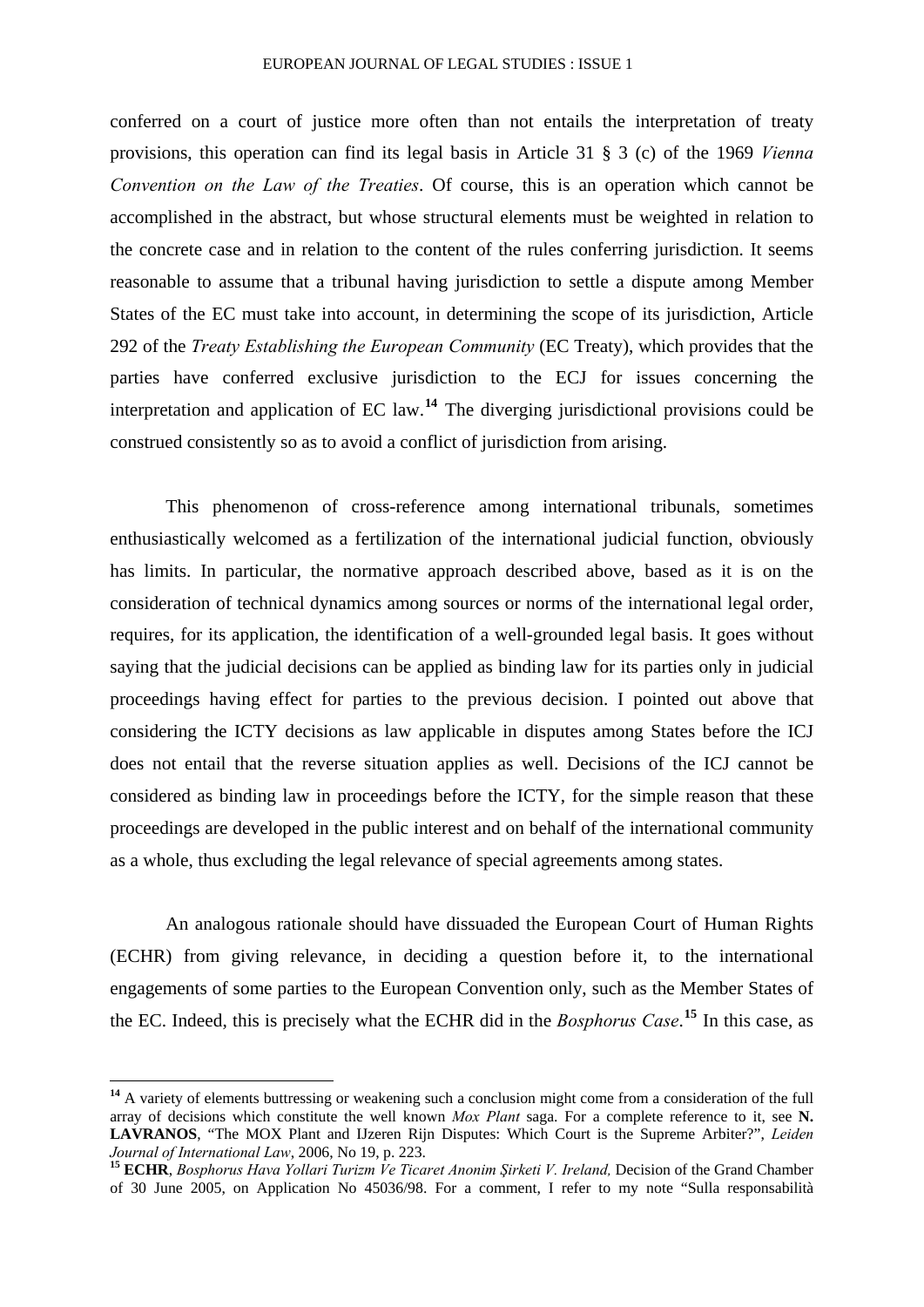is well known, the Court overruled its previous jurisprudence, according to which the existence of equivalent protection of fundamental rights under the EC Treaty and under the ECHR had the effect of limiting the exercise of its jurisdiction in regard to acts of the EC. While such a solution was technically questionable, the solution adopted in *Bosphorus* appears even more objectionable. In *Bosphorus,* the Court considered that the existence of a normative sub-system among some states parties to the Convention only, in which protection of fundamental rights is guaranteed "in a manner which can be considered at least equivalent to that for which the Convention provides jurisdiction" must be taken into account when interpreting the provisions providing for a justification to States' actions that are not in compliance with the Convention.

This line of reasoning indeed presents a certain analogy with the normative approach, with the important *caveat* that, in that case, the ECHR gave relevance not to a single decision, concerning the same or even analogous conduct, but rather to the *overall* jurisprudence of another tribunal. Regardless of the impact of that case on the very delicate balance between fundamental rights and States' interests as reflected in the Convention, this conclusion appears technically flawed, as it gives relevance to engagements binding to some parties only, in order to interpret general notions of the European Convention, applying to a wider circle of states. Thus, the *Bosphorus Case*, although inspired by the noble aim of avoiding a conflict between competing jurisdictions by giving relevance to the case law of another forum, and although applying an approach bearing some resemblance to the normative approach, cannot be considered an accomplished precedent in that direction and, rather, exemplifies the pitfalls of an incautious use of that approach.

## **VIII. Concluding remarks: Unity of substantive law as a remedy for jurisdictional fragmentation?**

The adoption of a normative approach is not an all-embracing technique aimed at dealing with the problems arising in connexion with the proliferation of international fora. Still less is it a panacea for the looming fragmentation of international law which accompanies the growing tendency of establishing specialised tribunals for specialised sets of rules. No approach can cure the structural weakness of the international order and transform it

internazionale per condotte di Stati membri dell'Unione europea: In margine al caso Bosphorus", *Rivista di diritto internazionale*, 2005, No 88, pp. 762-ff.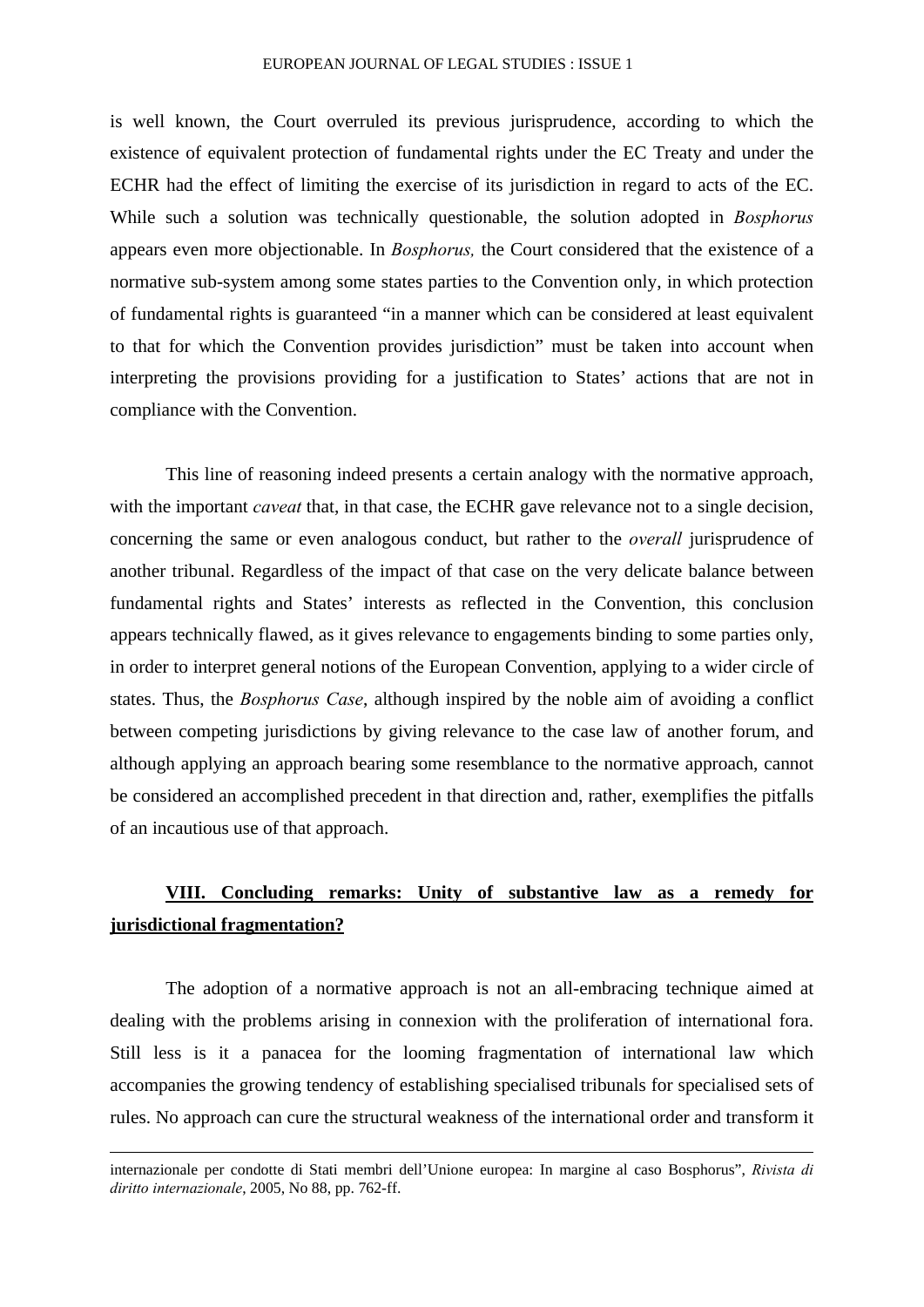into a more integrated system such as those which lawyers are accustomed to observing at the state level and which they are often, albeit improperly, accustomed to using as a yardstick for legal research. More modestly, the normative approach can serve, in particular cases and under particular technical conditions, in order to bridge a gap in the exercise of different jurisdictions.

While the practical relevance of such an approach may be significant yet not overwhelming, it is also important from a theoretical point of view. There is a growing awareness that the existence of limitations on the jurisdiction of international judicial bodies should not, by itself, entail a corresponding limitation on the law applicable in order to settle the dispute.**[16](#page-16-0)** Yet it is undeniable that the jurisdiction of international courts may be determined by the state in order drastically to narrow down the law which the courts are empowered to apply. The tendency of specialised courts to settle disputes under their respective constitutive treaties only, and thus to render awards which are structurally incomplete, endangers the unity of international law and makes it impossible to use it a remedy for the fragmentation of international judicial functions.

In this conceptual line of research, the adoption of a normative approach in order to determine the effect of judicial decisions in the context of other dispute settlement procedures may thus constitute a step forward. It may contribute to reaffirm the unity of the international legal order and the unity of law as a means to settle judicial disputes also by recourse to different means of judicial redress, and beyond the restraints, at least beyond some of them, which curtail the application of jurisdiction-regulating norms. The consideration of judicial determinations as part of the substantive law binding its addressees may perhaps serve the aim of recasting the unity of international law more than the search for means of coordination in the exercise of competing jurisdictions. In other words, this normative approach better serves the purpose of avoiding a fragmentation of international law than any attempt to use procedural remedies instead.

Thus, the attainment of a more in-depth knowledge of such an approach seems to be a task which is worth making investments in attention and energy. Though well beyond the narrow scope of the present, introductory, contribution, this is a task to which the

<u>.</u>

<span id="page-16-0"></span>**<sup>16</sup>** See **E. CANNIZZARO and B. BONAFÉ**, "Fragmenting International Law through Compromissory Clauses?", *European Journal of International Law*, 2005, No 16, pp. 481- ff.